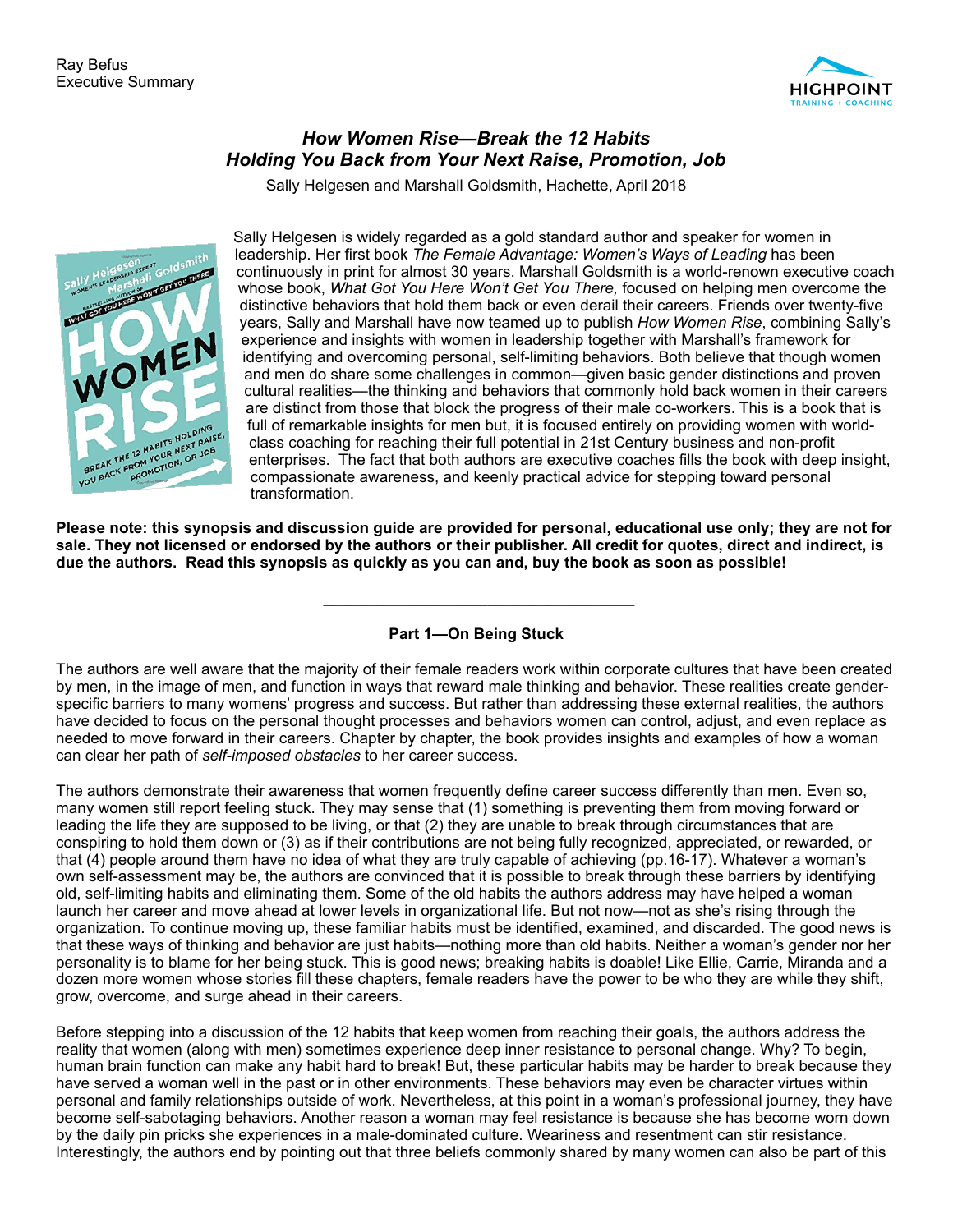inner resistance. Many women have defined ambition in a way that makes ambition seem like a fault, not a strength: *"a desire to maximize your talents in the service of work you find worthwhile and rewarding"* (p. 41). In addition, many women believe that to be a good woman—a wonderful person—they should never disappoint or challenge others. And finally, many women believe they should always behave as an inspiring role model other women, acting in ways that our culture has defined as appropriate for all women everywhere. The authors believe that these three common beliefs are rooted in the cultural expectation that women should always put the needs of others ahead of their own.

## **Part 2—The Habits that Keep Women from Reaching Their Goals**

\_\_\_\_\_\_\_\_\_\_\_\_\_\_\_\_\_\_\_\_\_\_\_\_\_\_\_\_\_\_\_\_\_\_\_\_\_\_\_\_\_\_

The authors launch into this section by noting that this collection of self-sabotaging behaviors is not true of all women and is not true of women alone. Men may struggle with these same behaviors. And yet, the authors appeal to social studies, their own life-time of coaching experience, and the client stories they include in each chapter to assert that these behaviors do seem to challenge women in ways that are distinct to their gender. The authors also point out that some of these self-limiting habits are actually authentic, gender-specific strengths that are being overused. Strengths, overused, become constraints! The authors invite their female readers to pause, celebrate who they are, and decide not to be too hard on themselves—an exhortation woven throughout the book.

**Habit 1. Reluctance to Claim Your Achievements.** Here's the truth: on the whole, women deliver great work. And yet, many women struggle to draw attention to their achievements and successes. Some find it hard to accept praise; others make a habit of turning the spotlight of attention on everyone but themselves. Perhaps its because they don't want to seem like a self-promoting blowhard or because they assume that everyone around them *should* notice. Whatever the case, this kind of *either-or* thinking hurts women. *"Moving ahead—rising—requires bold action."* (p 66). The authors warn that if women do not communicate the substance of their work and the value of their achievements— especially to the people above them—they may be thought to lack confidence in their abilities or be ambivalent about rising through the organization. The authors end the chapter by urging women to think about their value to the organization, why their success matters, and what greater good they can do if they are able to rise to higher positions of influence and impact.

**Habit 2. Expecting Others to Spontaneously Notice and Reward Your Contributions.** This habit has similar roots to the first habit but different effects. One effect is that a woman may be passed by for promotions (simply because she seems content where she's at); a second effect is that, apart from appropriate recognition and reward, she may lose her sense of fulfillment in a job she otherwise enjoys. The authors encourage women to prepare a sixty second 'elevator pitch' that passionately conveys what they do (their distinct skills), the difference they are making, and where they are going in their career. A short, impassioned pitch can be used anytime someone innocuously asks a woman about her job. Used effectively, a memorable pitch can alert listeners to a woman's solid self-confidence and inspiring ambition.

**Habit 3. Overvaluing Expertise.** *"Trying to master every detail of your job in order to become an expert is a great strategy for keeping the job you have. But if your goal is to rise to a higher level, your expertise is probably not going to get you there"* (p 86). The authors reflect that a woman's expertise in lower level jobs may have gotten her to where she's at but, *"the top jobs always require managing and leading people who have expertise, not providing expertise yourself"* (p. 87). Women on the rise need to acquire four kinds of power and, expertise is only one kind of power. Along with expertise there is the power of connection (the power of who you know), the power of personal authority or confidence—a strong presence, and the power of holding a senior position. Mastery of tasks is vital to a woman's rise, but the power of expertise alone is not enough to open doors to an organization's top levels of leadership.

**Habit 4. Building Rather Than Leveraging Relationships**. Many women—perhaps most—share the ability to build strong personal relationships. Men are often envious. But this gender strength may not help them advance in their careers if they are unwilling to leverage their relationships for mutual benefit. The authors declare, *"Most great careers are built not just on talent or hard work, but on the mutual exchange of benefits"* (p 97); that is, men and women on the rise ask their peers for help, favors, support, and introductions that empower them to advance. And, they return this service to their friends. That's right, these individuals actually *use* their friendships for personal benefit. While this may sound crass to some women, the authors once again warn against either-or thinking (a common theme in the book). Authentic friendships can have intrinsic rewards and extrinsic, win-win benefits for both partners.

**Habit 5. Failing to Enlist Allies from Day One.** The authors warn that when stepping into a new job, women may struggle with the "impostor syndrome." Fearing that they may not actually have what it takes to merit their position, they may isolate themselves in a period of anxious research and study. This strategy is misguided. Women learn faster, find meaningful support, and lighten their load when they begin seeking out allies from day one—partners above, around, and even below them. "The more inclusive your ally web, the more robust your support" (p 108). Dianna's story—this chapter's front-line illustration—is compelling. Making a variety of interesting observations, the authors conclude by suggesting that forming allies is often a more effective strategy for women on the rise than seeking out a senior level sponsor. Allies can become a vital part of a rising woman's personal brand.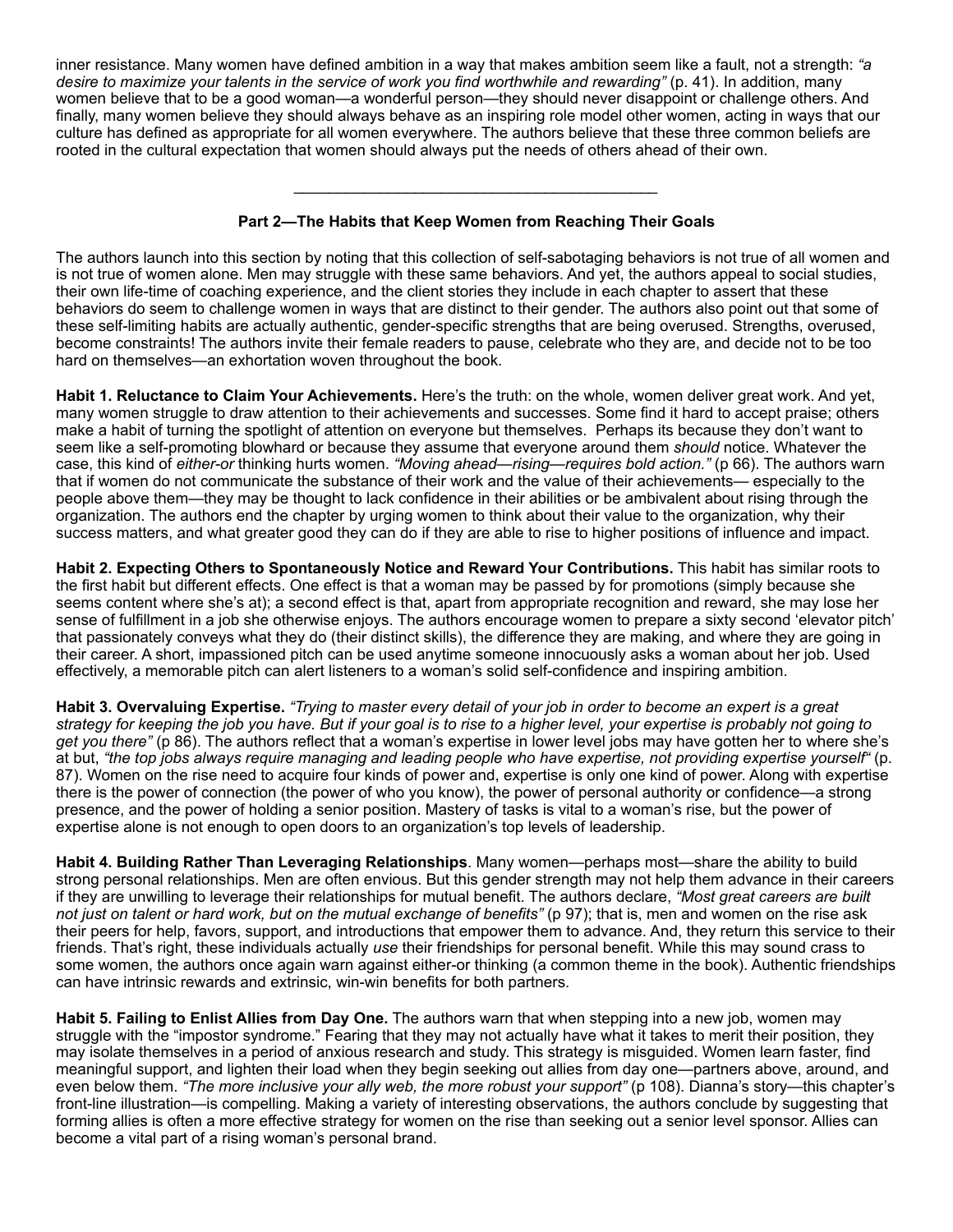**Habit 6. Putting Your Job Before Your Career.** When women begin to feel stuck in a position while they see others notably, men—advancing, they may adopt the strategy of doubling down on their daily work to the neglect of working on their careers. The authors suggest that becoming great at a job may actually keep a woman stuck in it, as people take note of how dedicated she is to her position and how good she is at it. But the primary reason that women stay in a job too long is a strength overused: *personal loyalty* or *overcommitment* to her team—the kind of loyalty a woman might show toward her family. The authors urge women to assess potential jobs and to choose specific tasks in terms of how any given job can serve their self interests—that is, their careers. Of course they should give their best work to their organization, their specific job, and their team. But they should also do their best to have a great career and a great life. Once *again*, either-or thinking can create a trap for women who hope to rise to higher levels in their careers.

**Habit 7. The Perfection Trap.** Within our culture, the authors suggest that many girls grow up being affirmed for their precision and correctness while supporting others. Boys, on the other hand, are often celebrated for daring individual exploits, competitive prowess, and winning—even in families that pride themselves on gender equality. In a clever turn of words, the authors declare that in order to rise, women have to lay this burden down. The cost of perfectionism is often personal stress and rigidity as well as being over-controlling or judgmental with others. Perfectionists are generally riskaverse, something top-level leaders cannot be. The authors conclude this chapter by urging women with perfectionist tendencies to become "healthy perfectionists" by learning to prioritize their essential responsibilities and delegating nonessentials to others.

**Habit 8. The Disease to Please.** This chapter is for chronic pleasers, women who are *"always trying to split the difference among competing needs in hopes of creating consensus or avoiding giving offense. This can impair your judgment and leave you vulnerable to manipulation by people who know how to use guilt to get others to accommodate their needs"* (pp. 136-137). The authors suggest that in male-dominated workplace cultures, women may even be rewarded for a tilt toward people pleasing. *"Even women at senior levels tend to be most highly rewarded when they fulfill expectations and act in ways that others find pleasing rather than when they act boldly or assert independent views"* (p.138). This trap is clearly rooted in cultural expectations for girls and is being deepened by the increasing expectations being placed on women by suggestions that they should be able to do everything and have it all. The authors urge their readers to think long and hard of about their personal priorities, not what will please others.

**Habit 9. Minimizing.** The authors suggest that women may unknowingly minimize their presence and impact simply by moving aside in meetings to make room for others—a considerate action that may be construed as a submissive behavior. Women may unwittingly be making themselves smaller by squeezing into a circle (when men allow others to adjust) or by using soft language: consistently saying "we" instead of "I," starting statements with "just" (as in "I'm just thinking . . . "), or stating "I feel" instead of "I think" or "I propose", or taking time to explain (justify) why they are speaking up at all. In an interesting insight, the authors suggest that a penchant (or habit ) for multi-tasking can create fragmented attention and keep a woman from being *fully present* in meetings and conversations, such that she loses authority and credibility in the room. These are not character flaws, but *minimizing, softening, shrinking, and ceding space* are habits that can hold back a woman on the rise.

**Habit 10. Too Much.** At some point in their careers, many women are told that their emotional register is too strong or too intense. *"The upshot is that the whole business of emotional expression can be a landmine for women"* (p. 159). The authors take time to address how to (1) modulate emotion in work settings (*"what you feel is not the problem"*), how to (2) think through communicating what matters most in a succinct manner, and how to (3) evaluate how much personal information is constructive in work settings. The reality is that workplace cultures truly have been shaped by male preferences and distinctions (perhaps even limitations). An over-emphasis on authenticity can make a woman seem less professional or credible among her professional peers.

**Habit 11. Ruminating.** Ruminating is reflecting, revisiting, and even reliving our weaknesses, hurts, fears, or failures over and over again until this misuse of imagination darkens our moods, gives permanent place to anxiety, and weakens our ability to make courageous decisions to move forward. Men may more typically respond to breakdowns or pain with anger, directing energy outward in blaming others. Women may be more likely to turn pain and regret inward, meticulously dissecting their own mistakes or the failings of others*,* perhaps because of the high value they place on relationships. The authors assert that rumination is counterproductive because it darkens a woman's emotional pallet and gets in the way of resolving real problems. Sometimes a simple interruption or a direct challenge can help a woman break free of this habit. At other times, women can take a lesson from men and challenge themselves with some direct self-talk: *get over it and move on!*

**Habit 12. Letting Your Radar Distract You.** Neuroscientists who study brain activity have discovered that men tend to narrow their focus and zoom in on challenges, threats, and opportunities—like a laser beam. Women, however, tend to take in a wide range of details. They bring a 360 degree *radar sweep* of empathetic awareness to the workplace. These two very different ways of processing information are complementary and essential to great team leadership. But, on their own, both have benefits and costs. The "shadow side" of a wide-ranging radar of awareness is distraction and preoccupation with details that don't matter to reaching a chosen goal. The authors counsel women to discipline their awareness of what they are noticing, stay focused on their goal, and reframe the stories that give distractions undue